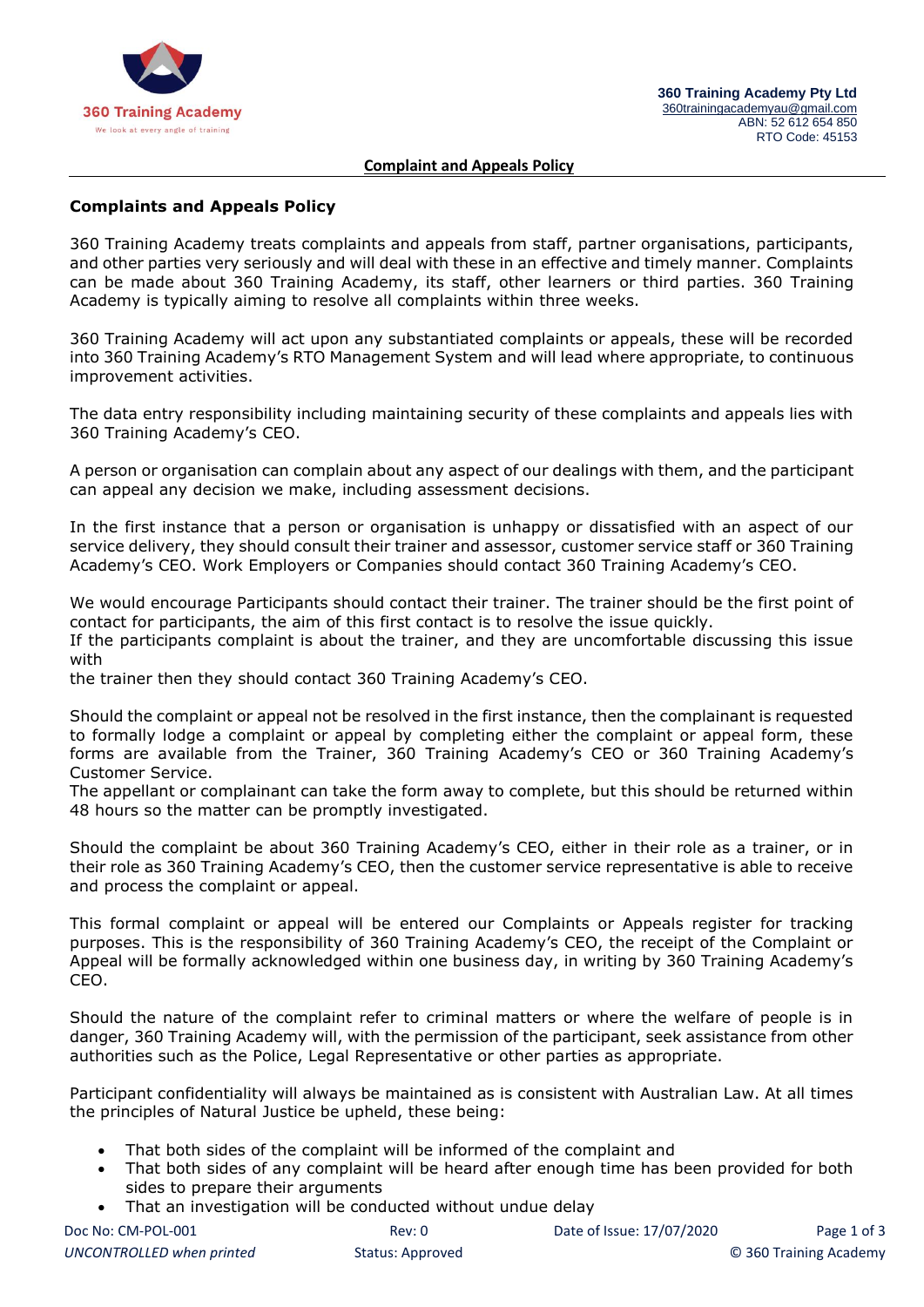• The participant will be allowed to continue their course without penalty until such time as the final decision has been determined.

Further details on Natural Justice can be accessed from the Ombudsman's office in the state or territory in which the training and assessment is being conducted or found online on [www.ombudsman.gov.au.](http://www.ombudsman.gov.au/)

360 Training Academy will ensure that the participant's academic progress will remain unimpeded by their complaint or appeal. Upon receipt of the formal complaint or appeal, 360 Training Academy's CEO will be responsible for resolving the issue. This will involve at least a formal interview with the participant, the trainer and 360 Training Academy's CEO if appropriate.

Should the issue still not be resolved to the student's satisfaction, 360 Training Academy will make arrangements for an independent third party to resolve the issue and outline any costs that may be involved with this to the student. The student will be given the opportunity to formally present his or her case. The time frame for this process may vary but should take no longer than 14 days.

All parties involved will receive a written statement of the outcomes, including reasons for the decision within the 14-day period. If the process is taking longer than 60 days from the complaint or appeal being received the student will be notified in writing of the reason for the delay and kept informed about all progress.

If the student is still not happy with external mediation, he / she may take his / her complaint to the Queensland Training Ombudsman.

All documentation relating to complaints or appeals should be archived for audit purposes.

ASQA accepts complaints about training providers such as 360 Training Academy from all members of the community. ASQA takes a risk-assessment approach to student complaints, which allows them to focus on risks to the quality of vocational education and training in Australia.

ASQA is not a consumer protection agency and cannot act as an advocate for individual students. However, ASQA highly values complaints about training providers—all complaints are used as intelligence to inform regulatory activities.

For more information on how ASQA handles complaints, refer to ASQA's policy on Managing complaints

about training providers.

## [Managing complaints about training providers \(PDF\)](https://www.asqa.gov.au/file/10151/download?token=vsZTCft_)

A further option available to students and organisations is the National Training Complaints Hotline. This number is 13 38 73 and is staffed Monday–Friday, 8am to 6pm nationally. More details on the National Complaints Hotline can be found at [www.education.gov.au/NTCH.](http://www.education.gov.au/NTCH)

The Queensland training ombudsman can provide students with advice about rights and responsibilities within the VET sector, see [www.trainingombusdman.qld.gov.au](http://www.trainingombusdman.qld.gov.au/) for more information.

### **Assessment Appeals**

In rare circumstances, the participant may object to decisions made by 360 Training Academy, including assessment outcomes, and wish to appeal these decisions.

Possible grounds for an Assessment appeal could be (and others are possible):

- The correct response was provided however the response was marked incorrect in error
- The material assessed was not covered in learning materials
- The response provided by the participant was the response provided in class
- Or any other reason.

In the case of the Assessment appeal, the participant will follow the same basic steps as outlined in the complaint and appeal section. Discuss the issue with your trainer and seek their opinion. If you are still dissatisfied, complete the appeals form and submit it to 360 Training Academy's CEO